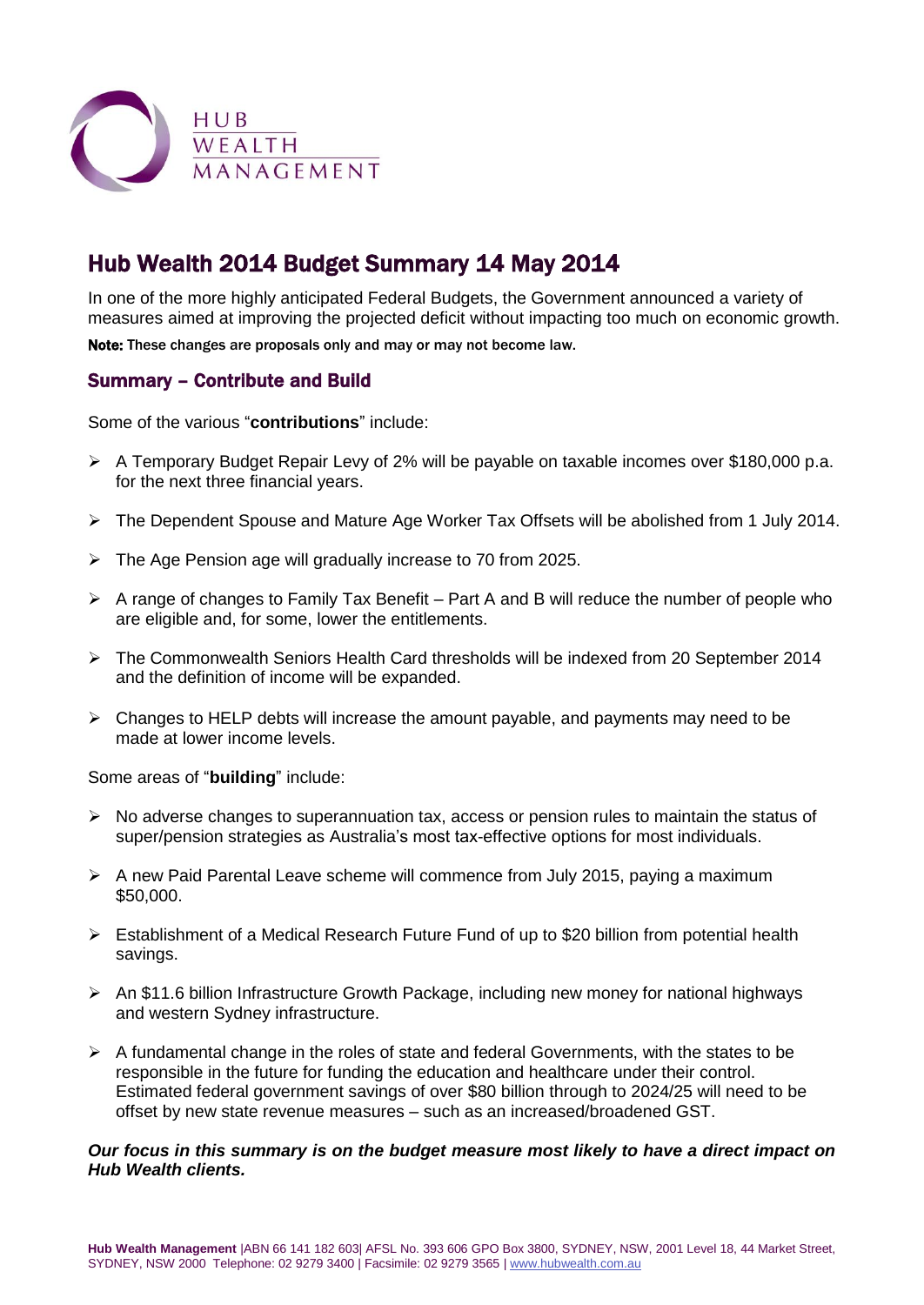

# Economic Assumptions and Outlook

The budget papers and a quick review of those from previous years again emphasise the importance of the assumptions made. In 2012, assumptions included 3.75% inflation, 3.5% growth and an ultimate surplus of \$1.5 billion for 2012/13. Our update then suggested this was optimistic, and so it proved to be. Commodity prices fell significantly, growth was lower, tax revenue was substantially lower (slower growth, less from carbon and mining taxes substantially hit tax revenue).

This also reflects our tax mix: we tax income much more than production or consumption. Wastage of the benefits of the commodity boom by successive governments is also clear: the additional revenue was spent on "middle-class welfare" and continued tax cuts, rather than any long-term strategy to address fundamentals of genuine investment for the future. Therefore, as tax revenue declined, spending was left at elevated levels.

The Government emphasises the growing fiscal debt, which will be exacerbated with the natural impact of an ageing population over time if left unchecked. This is illustrated in the chart below.



### *Increase in Spending Growth 2012-2018 (Source IMF and Budget Papers)*

At the same time, it is fair to point out that our current position of debt as a proportion of GDP is among the best in the world. The budget appears to acknowledge the risk to economic growth in avoiding substantial net cuts to spending and increases in tax. Therefore, there is only a 2.1% reduction in budget spending over the 4 years to 2017/18.

This budget assumes economic growth of 4% in 2013/14, falling to 3% in 2014/15. Unemployment is predicted to increase to 6.25% in 2015, inflation to be 2.5% and wages growth 3%. The terms of trade (a measure of the relative prices for exports and imports) are forecast to continue to decline,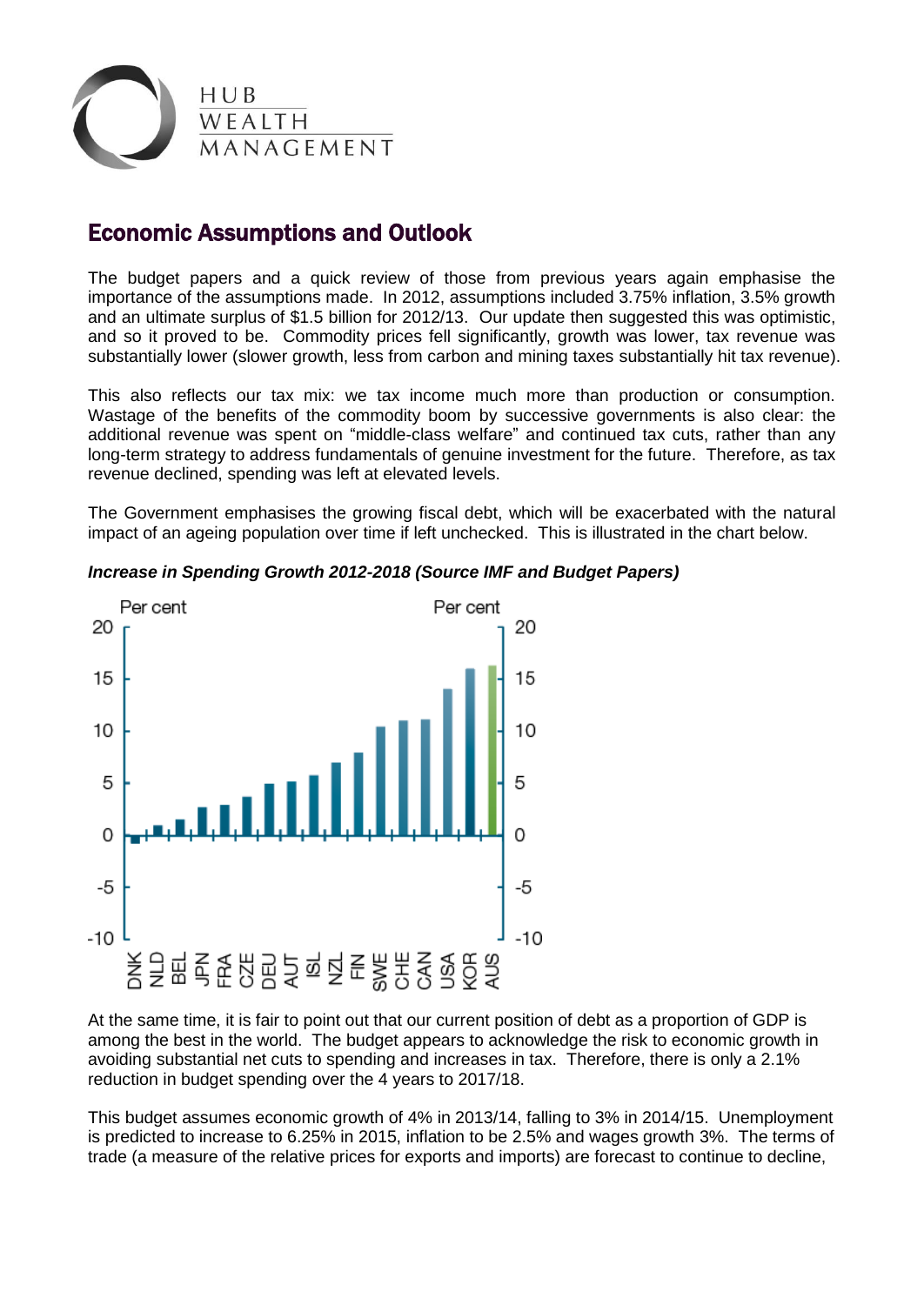

falling by 6.75% in 2014/5 due to falling iron ore prices partly offset by rising LNG export prices. Workplace participation is also expected to fall slightly, to 64.5% in 2015.



# Potential Investment Implications

There remains considerable risk associated with the budget: the assumptions made, and the successful passage of legislation through the Senate in particular. A cut to company tax, reduced Government debt and retention of the AAA credit rating should all be general positives for investment. The absence of further "tinkering" in superannuation will also help. However, as always, global events will have a significant impact on growth and therefore tax/debt.

Some potential implications include:

- $\triangleright$  Projected lower debt may enable the Reserve Bank to retain interest rates at current low levels, or even cut further
- $\triangleright$  Lower interest rates may also assist the Australian dollar to fall against other currencies, which would be a positive for international assets owned by Australians.
- $\triangleright$  A very clear expectation that there will be a need to broaden/increase the GST in future to enable the states to fund the cost of education and hospitals that had previously been a federal funding responsibility. While an issue for the next election, it potentially has implications for consumer businesses in particular.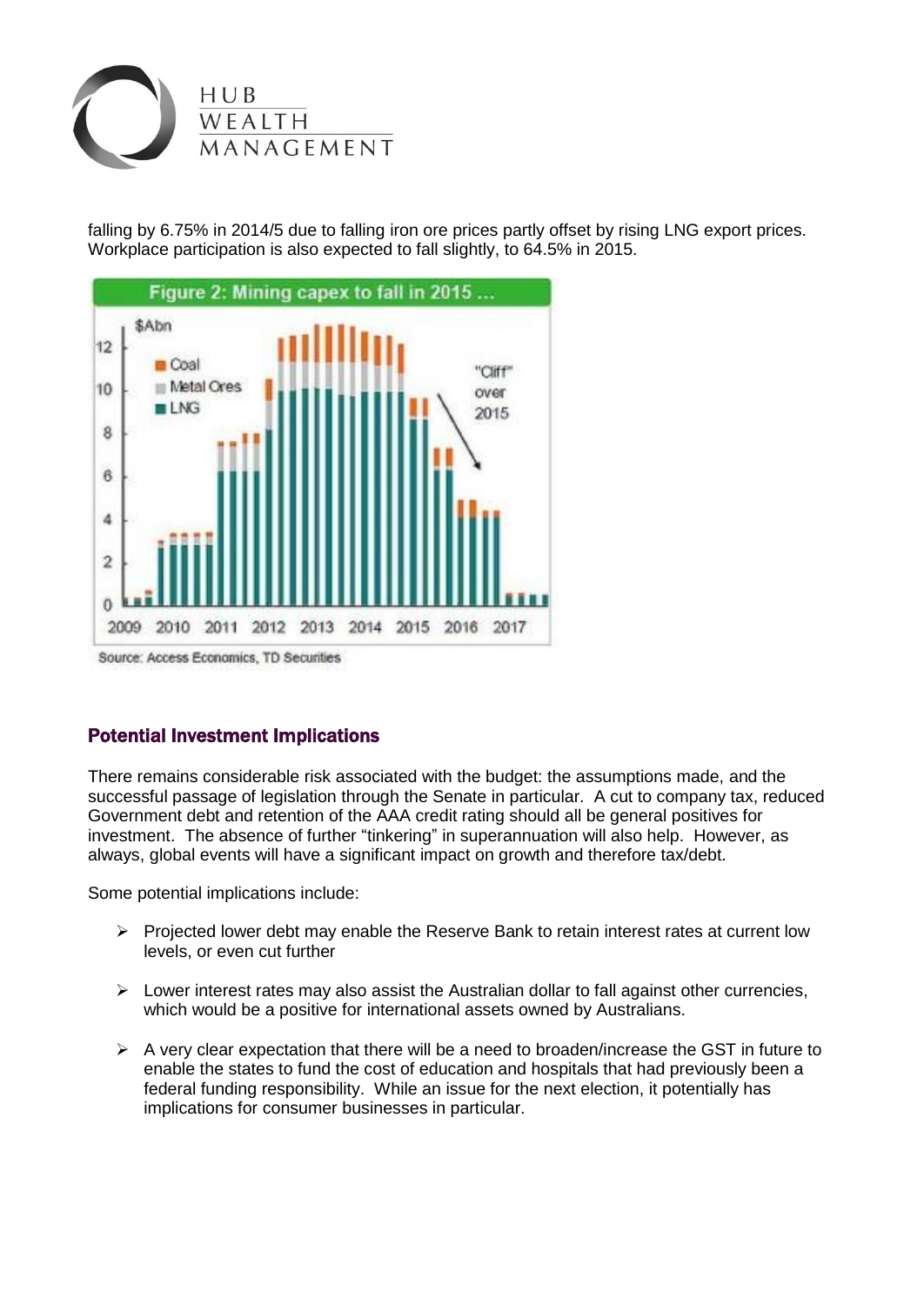

# Personal Taxation

There is no change to the current personal marginal tax rates, as set out below.

| Taxable Income       | Tax on this Income                            |
|----------------------|-----------------------------------------------|
| The first \$18,200   | Nil                                           |
| $$18,201 - $37,000$  | 19c for each \$1 over \$18,200                |
| \$37,001 - \$80,000  | \$3,572 plus 32.5c for each \$1 over \$37,000 |
| \$80,001 - \$180,000 | \$17,547 plus 37c for each \$1 over \$80,000  |
| \$180,001 and over   | \$54,547 plus 45c for each \$1 over \$180,000 |

**Medicare levy** low income threshold will be increased to taxable income of \$34,367. Medicare levy is payable at the rate of 2% of taxable income in 2014/15 (legislated after the 2013 budget).

## Temporary Budget Repair Levy for higher earners

### *Date of effect: 1 July 2014*

A Temporary Budget Repair Levy of 2% will be payable on taxable incomes over \$180,000 p.a. for the next three financial years. This levy will effectively increase the top marginal tax rate to 49%, (including the Medicare levy) until 30 June 2017.

### *Comment*

The levy applies to taxable income, so strategies to reduce taxable income may be relevant for these people. Potential examples include salary sacrificing to superannuation for those earning \$180,000 to \$300,000, sheltering income in company structures or insurance bonds. Care needs to be taken when selling assets or taking superannuation lump sums for those under age 60.

### Increase to Fringe Benefits Tax

#### *Date of effect: 1 April 2015*

In line with the introduction of the Temporary Budget Repair Levy, the FBT rate will increase by 2% to 49% for three FBT years from 1 April 2015.

#### *Comment*

For nine months, the FBT rate will continue to be lower than the highest personal marginal tax rate. This may result in increased use of FBT and salary packaging arrangements.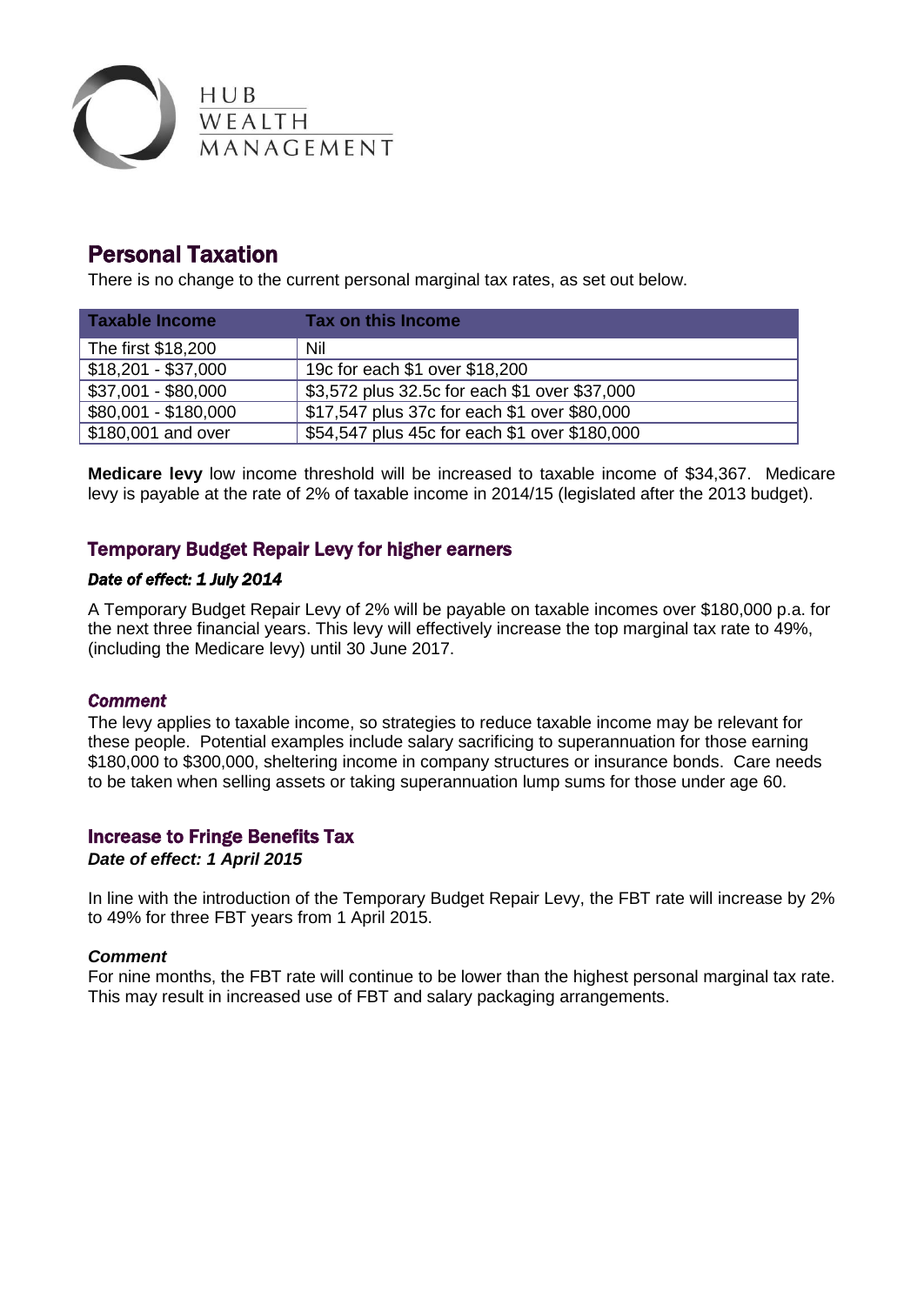

## Tax offsets to be abolished *Date of effect: 1 July 2014*

The Dependent Spouse and Mature Age Worker Tax Offsets are currently being phased out. The phase out will cease and the 2013/14 tax year will be the last year in which these offsets will be available.

## Indirect Tax – Indexation of Fuel Excise

*Date of effect: 1 August 2014*

Fuel indexation will be re-introduced from 1 August 2014, increasing biannually with inflation.

#### *Comment*

This will not be popular with many, although the Greens have indicated support. In reality, if the increase is 2c per litre and you drive 20,000 km per year, the total additional cost from this measure is estimated to be approximately \$50 p.a.

### Higher Education Loan Programme (HELP) debt changes *Date of effect: 1 June 2016 and 1 July 2016*

HELP debts will accrue interest at the 10 year Government bond rate from 1 June 2016, subject to a maximum rate of 6%. Currently, HELP debts are indexed to the Consumer Price Index. In addition, from 1 July 2016, HELP debts will start to be repayable from a lower income level.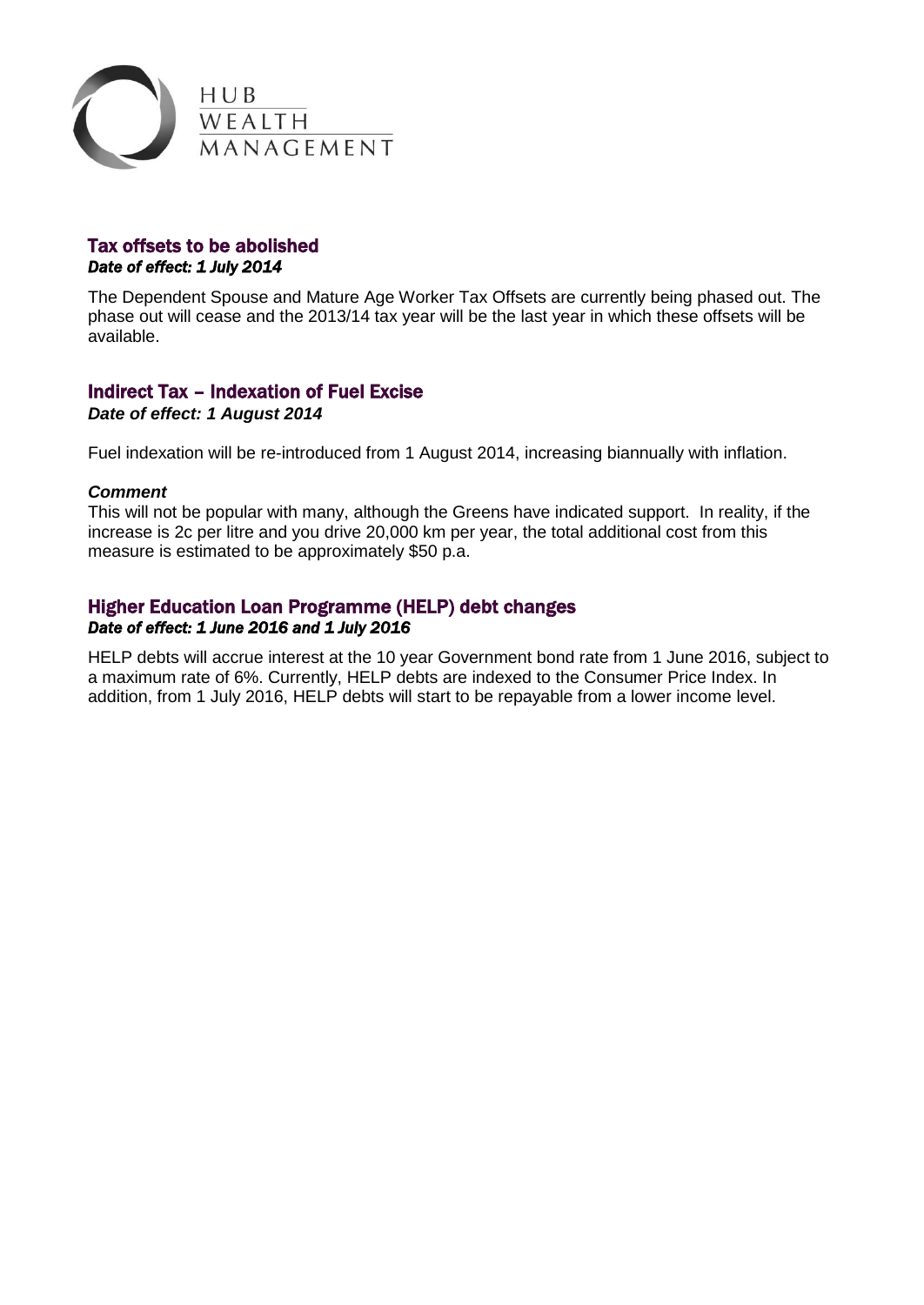

# Superannuation

There were **no changes** made to proposed contribution caps, tax rates, access or pension accounts. This was in line with the Government's "no adverse change" promise. The contribution levels for 2013/14 and 2014/15 remain as summarised below.

## Concessional Superannuation Contribution Rates

This includes SGC, salary sacrifice and personal deductible contributions.

| <b>Changing Concessional Cap</b>      |          | 2012/13 2013/14 2014/15 |          |
|---------------------------------------|----------|-------------------------|----------|
| <b>General concessional cap</b>       | \$25,000 | \$25,000 \$30,000       |          |
| Concessional cap – aged over 49 to 59 | \$25,000 | \$25,000                | \$35,000 |
| Concessional cap - aged over 59       | \$25,000 | \$35,000                | \$35,000 |

The normal rate of tax is 15% on these contributions, with people earning over \$300,000 are subject to an additional 15% contributions tax.

## Non-concessional Superannuation Contribution Rates

No immediate tax benefit is claimed, and no contributions tax is payable.

| Under Age 65                                                                                       | Over Age 65                   |
|----------------------------------------------------------------------------------------------------|-------------------------------|
| The "bring forward" rule is available to use up to From July 2014, the limit becomes \$180,000 per |                               |
| 3 years of non-concessional contribution financial year after meeting the work test                |                               |
| entitlements in one year.                                                                          | (currently $$150,000$ limit). |

## Excess non-concessional contribution withdrawals *Date of effect: 1 July 2014*

Individuals who make contributions exceeding their non-concessional contribution cap from 1 July 2013 will have the option to withdraw the excess amount, plus earnings on the excess.

No tax will be payable on the excess amount withdrawn. However, withdrawn earnings will be taxed at the individual's marginal tax rate.

## Revised Superannuation Guarantee rate increase *Date of effect: 1 July 2014*

While the Superannuation Guarantee (SG) rate will still increase to 12%, the schedule for this increase will be amended. The Government confirmed that the legislated increase to 9.5% will take effect on 1 July 2014. It is proposed that the rate will remain at 9.5% for four years and from 1 July 2018, it will increase by 0.5% pa, before reaching 12% on 1 July 2022.

*Comment:* this is in line with previous indications from the Government, but the "freeze" on SG increase is nonetheless disappointing at a time when the age for Age Pension access is being pushed out to age 70.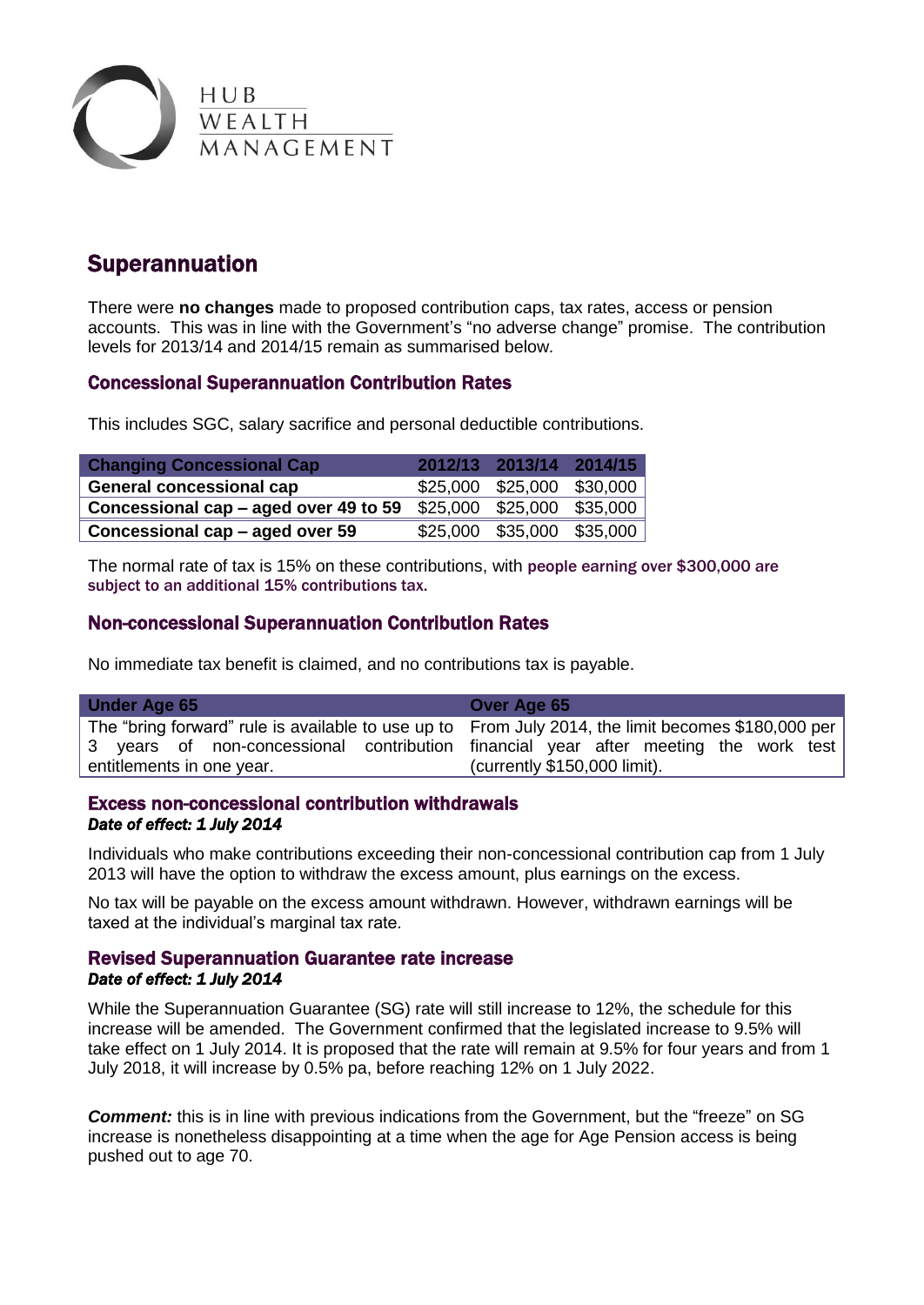

# Social Security

### Increase in Age Pension age to 70 *Date of effect: 1 July 2014*

The Age Pension age will increase to 67.5 from 1 July 2025. It will then continue to rise by six months every two years, until the pension age reaches 70 by 1 July 2035. People born before 1 July 1958 will not be affected by this change.

Currently, the Age Pension age is due to increase from 65 starting on 1 July 2017, and gradually reach 67 by 1 July 2023.

| Age Pension eligibility age by birth date |                                        |      |  |  |
|-------------------------------------------|----------------------------------------|------|--|--|
| <b>People born between</b>                | <b>Eligible for Age Pension at age</b> |      |  |  |
| 1 July 1952 and 31 December 1953          |                                        | 65.5 |  |  |
| 1 January 1954 and 30 June 1955           |                                        | 66   |  |  |
| 1 July 1955 and 31 December 1956          |                                        | 66.5 |  |  |
| 1 January 1957 and 30 June 1958           |                                        | 67   |  |  |
| 1 July 1958 and 31 December 1959          |                                        | 67.5 |  |  |
| 1 January 1960 and 30 June 1961           |                                        | 68   |  |  |
| 1 July 1961 and 31 December 1962          |                                        | 68.5 |  |  |
| 1 January 1963 and 30 June 1964           |                                        | 69   |  |  |
| 1 July 1964 and 31 December 1965          |                                        | 69.5 |  |  |
| 1 January 1966 and later                  | 70                                     |      |  |  |

#### *Comment*

While the policy aims to encourage people to work longer, and reflects the "ageing population" theme, there reality is that there will be a gap for many people between retirement and any access to Age Pension. This will require sensible planning and potentially additional saving. However, the maximum age to access superannuation remains at 60.

### Increasing cost of medical care

### *Date of effect: 1 July 2015*

A patient contribution of \$7 may be charged from 1 July 2015, for general practitioner consultations and out-of-hospital pathology and diagnostic imaging services.

Holders of concessions cards and children under 16 years of age can only be charged for the first 10 visits in a year. Visits beyond the first 10 will require no patient contribution.

#### *Comment*

It will be interesting to see how the net benefit from this initiative is assessed. It may be counterproductive if people hold off visiting a Doctor until their issues are heightened and need more care.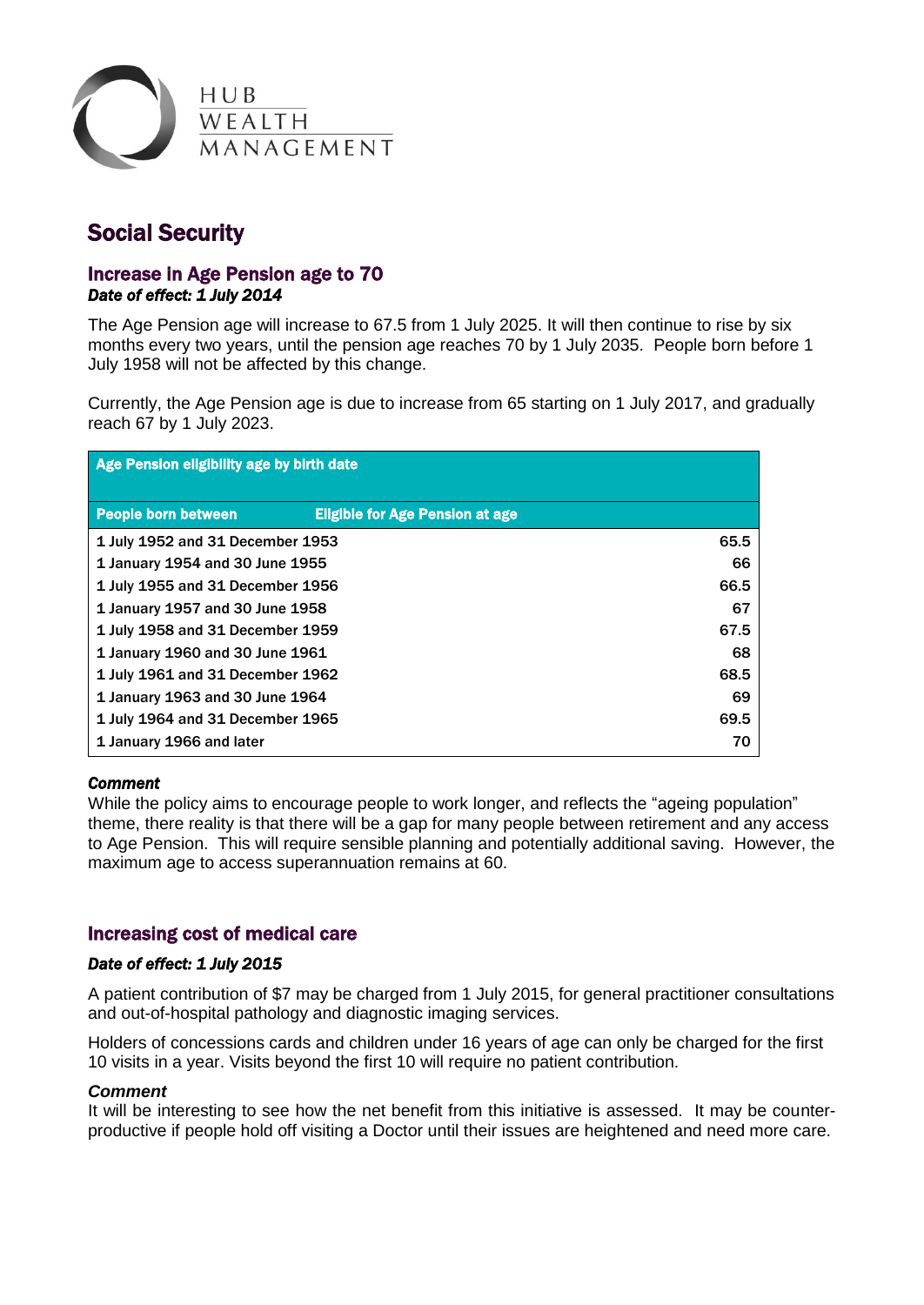

# Family Tax Benefit changes

#### *Date of effect: various*

A number of amendments have been announced in relation to eligibility and payment rates for the Family Tax Benefit (FTB), and associated supplements and allowances.

## Payment rates

From 1 July 2014, the maximum and base rates of the FTB Part A and B will be frozen until 1 July 2016. The FTB Part A and B end of year supplements will be reduced from 1 July 2015. The supplements will reduce from:

- $\triangleright$  \$726.35 to \$600 for FTB Part A, and
- $\triangleright$  \$354.05 to \$300 for FTB Part B.

## Eligibility thresholds

The FTB Part A per child add-on, which currently increases the higher income free threshold for each additional child, will be removed from 1 July 2015.

Under existing arrangements, a family may qualify for FTB Part B if the primary income earner has income up to \$150,000 pa. This will be reduced to \$100,000 pa from 1 July 2015.

## Eligibility FTB Part B

From 1 July 2015, payment of FTB Part B will be limited to families whose youngest child is under the age of six. Families already in receipt of FTB Part B, whose youngest child is aged six or over on 30 June 2015 will remain eligible for FTB Part B under the transitional measures for two years.

### Other changes

From 1 July 2015, a new Family Tax Benefit Allowance will be made available to single parents receiving the maximum rate of FTB Part A, whose youngest child is aged 6 to 12. This will apply from the time they become ineligible for FTB Part B. An additional payment of \$750 will be paid for each child aged 6 to 12.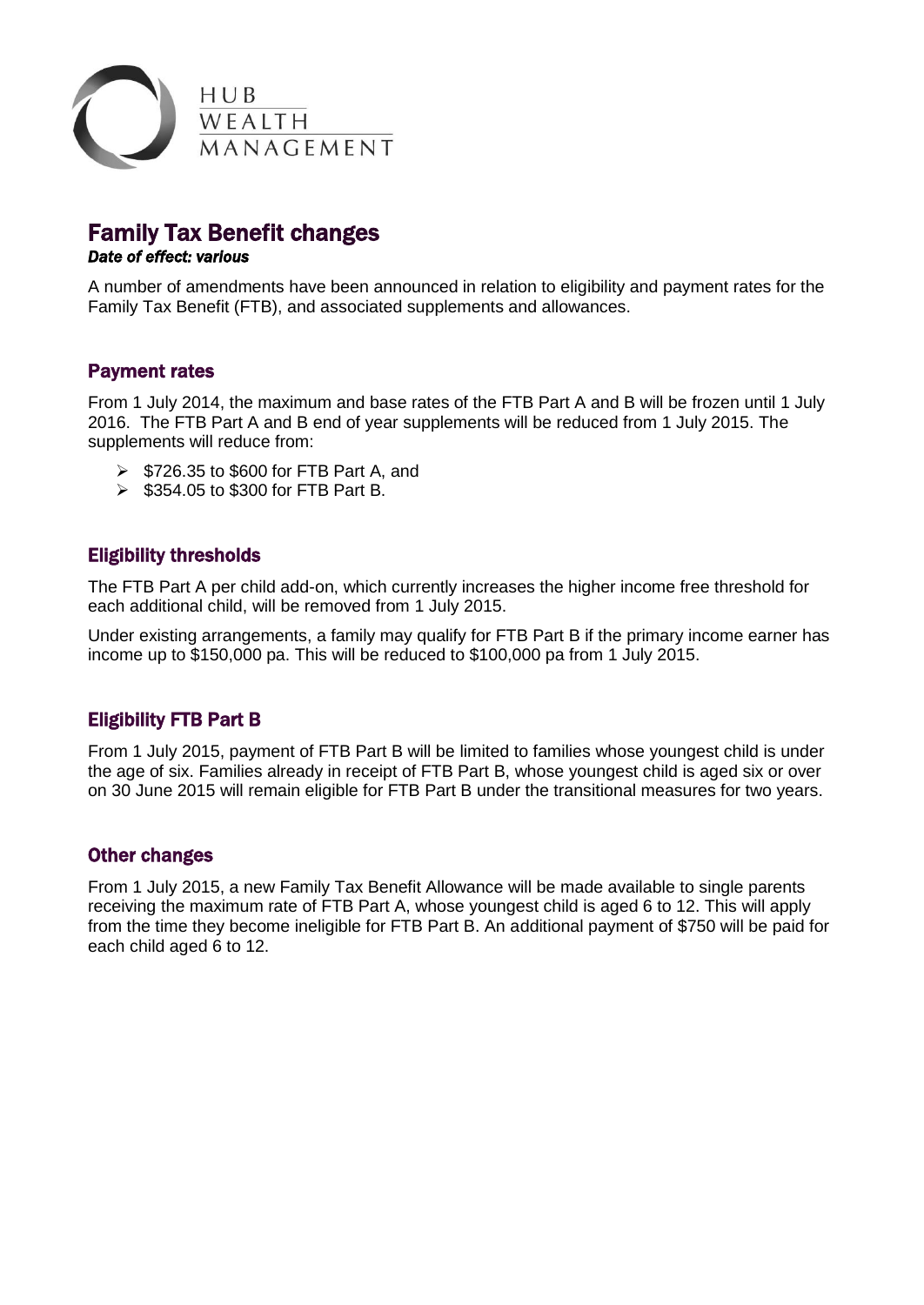

# Commonwealth Seniors Health Card (CSHC)

## Indexation of Income Thresholds for CSHC

#### *Date of effect: 20 September 2014*

The income thresholds for eligibility for the Commonwealth Seniors Health Card (CSHC) will be indexed from 20 September 2014 to the Consumer Price Index. Indexation may allow additional people to become eligible for this card.

## Changes to income definition for CSHC *Date of effect: 1 January 2015*

The CSHC allows self-funded retirees to gain access to medicines listed on the Pharmaceuticals Benefits Scheme at concessional rates, plus other benefits. To be eligible, current thresholds are adjusted taxable income (ATI) of \$50,000 if single, or \$80,000 for a couple.

The definition of income for the CSHC will be expanded. From 1 January 2015, the income from superannuation pensions will be assessed using pre-determined rates not the actual income earned. Income from these pensions is currently not included in the definition of income. Grandfathering rules will apply to those already holding the CSHC.

### *Comment*

"Grandfathering" means that this measure will not impact people with existing account-based pensions as at 1 January 2015. For potential new claimants after that time, people with significant account-based pensions and/or income from government pensions or foreign schemes will be significantly impacted.

### Cessation of the Seniors Supplement *Date of effect: 20 September 2014*

From 20 September 2014, the Seniors Supplement will no longer be payable to holders of the CSHC. However, holders of the card will still receive the Clean Energy Supplement. The current annual rates of Seniors and Clean Energy supplements are:

| <b>Payment</b>                 | <b>Single</b> | Couple (each) |
|--------------------------------|---------------|---------------|
| <b>Seniors Supplement</b>      | \$876.30      | \$660.40      |
| <b>Clean Energy Supplement</b> | 361.40        | \$273.00      |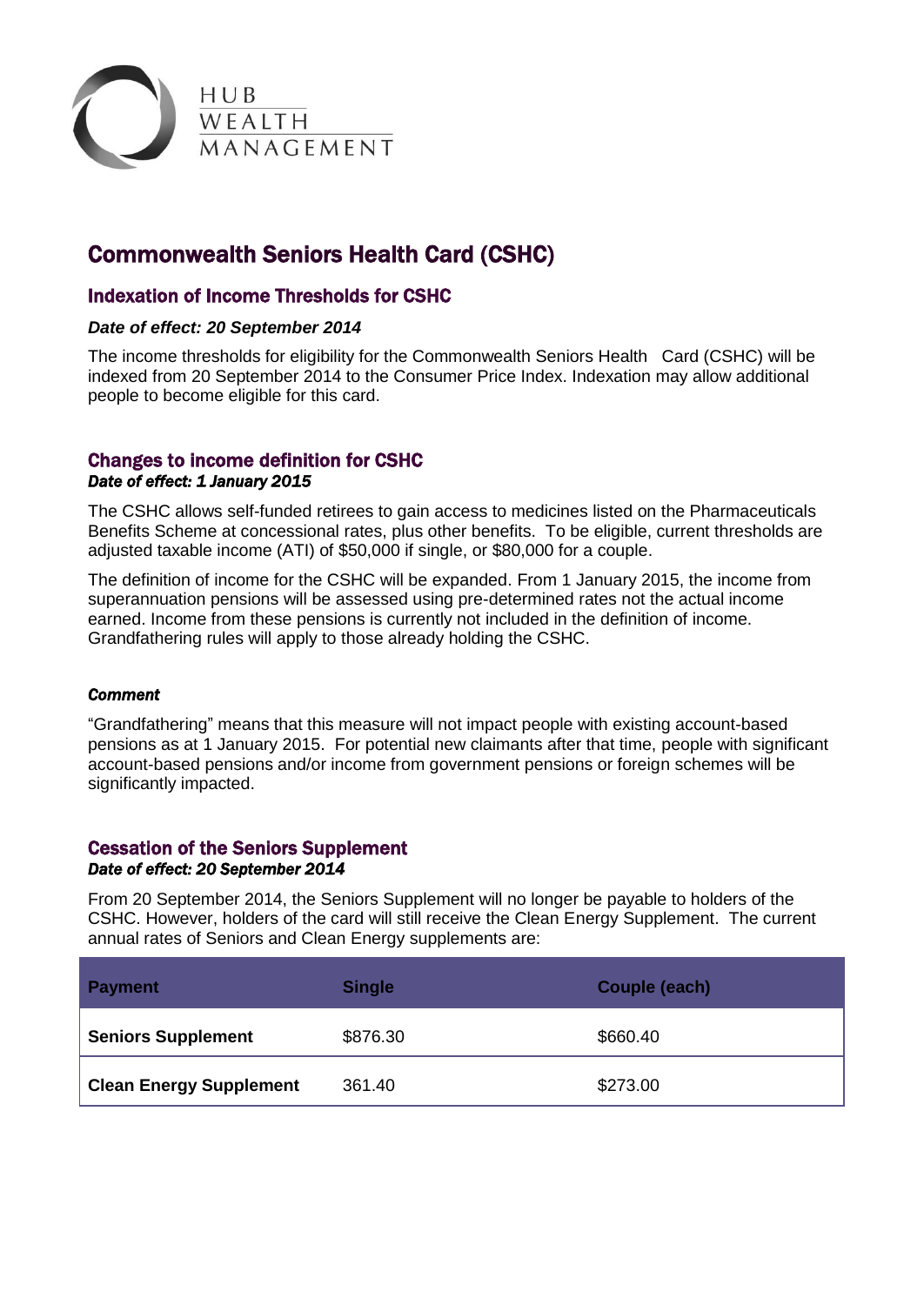

# Spending and Investment Initiatives

# Reduction in Company Tax

*Date of Effect: 1 July 2015*

The company tax rate reduces from 30% to 28.5% from 1 July 2015.

### *Comment*

This also means that the value of franking credits from Australian share dividends will fall. There may be an effort from companies with surplus franking credits to pay higher dividends in 2014/15. The reduced company tax rate is to offset for the cost of the Government's Paid Parental Leave Levy (below) for companies with earnings over \$5 million (see below).

## Establishment of Medical Research Future Fund

#### *Date of Effect: 1 January 2015*

The MRFF is proposed to provide additional funding for medical research. Investments will be managed by the Future Fund, with a target capital level of \$20 billion. This is to be funded from savings generated by budget health reforms, starting with the transfer of \$1 billion from the Health and Hospitals Fund.

## Paid Parental Leave Scheme

#### *Date of effect: 1 July 2015*

Mothers will receive up to 26 weeks of salary up to a cap of \$100,000 p.a. – a maximum of \$50,000 over a six-month period. The scheme is funded by a 1.5% levy on companies earning over \$5 million.

#### *Comment*

This is "watered down" from the proposed \$150,000 original cap proposal after widespread opposition.

## New Subsidy for Hiring Australians Aged 50 or More

#### *Date of effect: 1 July 2014*

This new subsidy, Restart, is to encourage businesses to employ Australians aged 50 or more who have been on income support for at least six months. Employers may receive up to \$10,000 over 24 months in Government assistance.

#### *Comment*

The Mature Age Worker Tax Offset is abolished from 1 July 2014, with savings directed to the Restart programme.